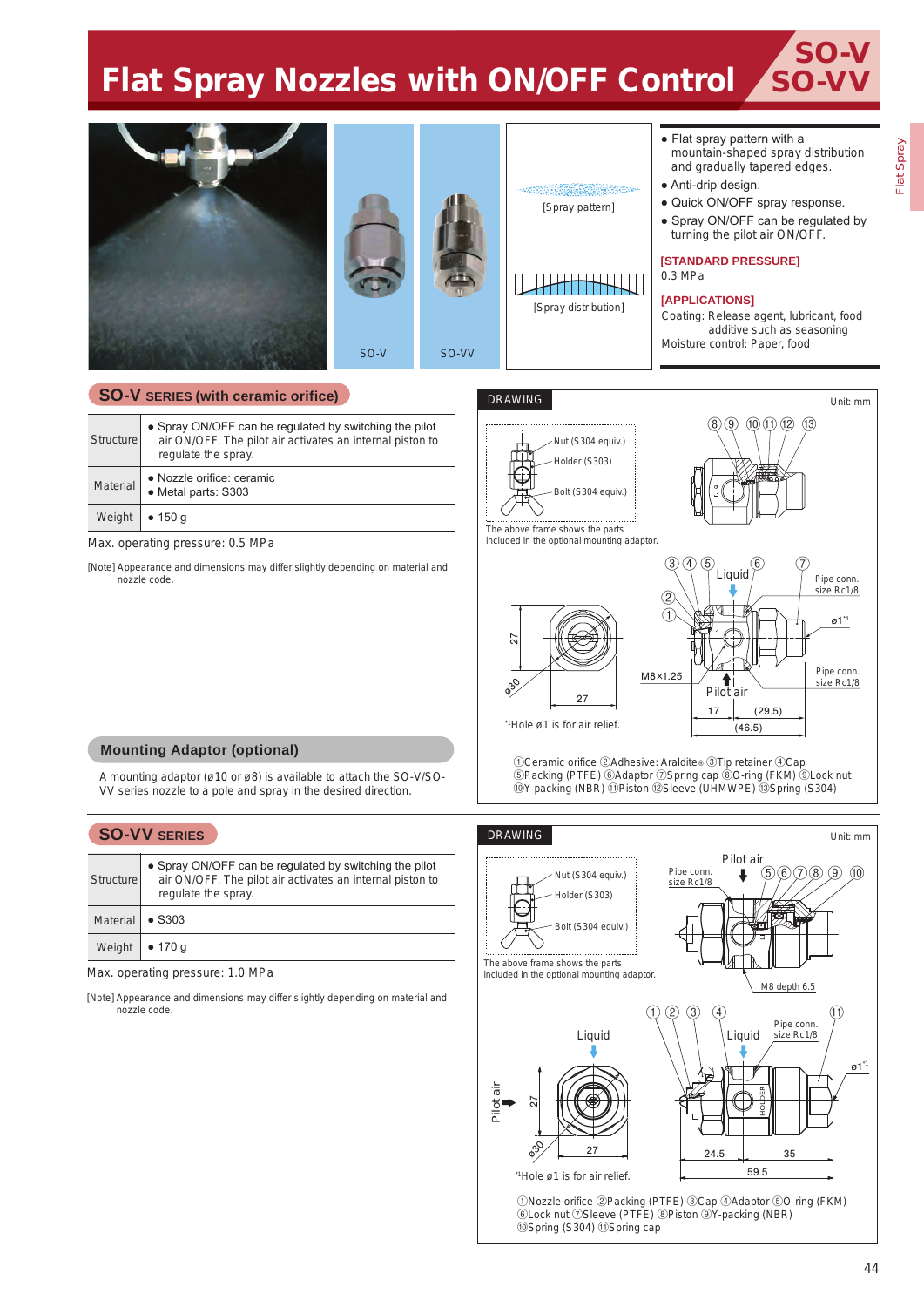# Flat Spray Nozzles with ON/OFF Control SO-V/SO-VV SERIES

#### **SO-V Series**

| ౚ      |
|--------|
|        |
| ú      |
| ٠<br>ౚ |
|        |

| Spray<br>Spray |                  |                    | Spray angle (°) | Spray capacity (L/min)                     |                   |              |                   |              |                   |                                  | Free<br>passage  |
|----------------|------------------|--------------------|-----------------|--------------------------------------------|-------------------|--------------|-------------------|--------------|-------------------|----------------------------------|------------------|
| angle<br>code  | capacity<br>code | 0.15<br><b>MPa</b> | 0.3<br>MPa      | 0.05<br>MPa                                | 0.1<br><b>MPa</b> | 0.15<br>MPa  | 0.2<br><b>MPa</b> | 0.3<br>MPa   | 0.5<br><b>MPa</b> | droplet<br>diameter<br>$(\mu m)$ | diameter<br>(mm) |
|                | 03               | 101                | 115             | $\qquad \qquad -$                          | 0.17              | 0.21         | 0.24              | 0.30         | 0.39              | 140                              | 0.2              |
|                | 04               | 102<br>102         | 115<br>115      | $\overline{\phantom{m}}$                   | 0.23<br>0.29      | 0.28<br>0.35 | 0.33<br>0.41      | 0.40<br>0.50 | 0.52              | $\mathcal{E}$                    | 0.2              |
|                | 05<br>07         | 103                | 115             | $\qquad \qquad -$<br>$\equiv$              | 0.40              | 0.49         | 0.57              | 0.70         | 0.65<br>0.90      | 160                              | 0.3<br>0.3       |
| 115            | 10               | 103                | 115             | 0.41                                       | 0.58              | 0.71         | 0.82              | 1.00         | 1.29              | $\langle$                        | 0.4              |
|                | 15               | 104                | 115             | 0.61                                       | 0.87              | 1.06         | 1.23              | 1.50         | 1.94              |                                  | 0.5              |
|                | 20               | 104                | 115             | 0.82                                       | 1.15              | 1.41         | 1.63              | 2.00         | 2.58              | 270                              | 0.6              |
|                | 02               | 76                 | 90              | $\equiv$                                   | 0.12              | 0.14         | 0.16              | 0.20         | 0.26              | 145                              | 0.2              |
|                | 03               | 76                 | 90              | $\overline{\phantom{0}}$                   | 0.17              | 0.21         | 0.24              | 0.30         | 0.39              | 150                              | 0.2              |
|                | 04               | 77                 | 90              | $\qquad \qquad -$                          | 0.23              | 0.28         | 0.33              | 0.40         | 0.52              | $\mathcal{S}_{\mathcal{S}}$      | 0.3              |
|                | 05               | 77                 | 90              |                                            | 0.29              | 0.35         | 0.41              | 0.50         | 0.65              | 170                              | 0.3              |
| 90             | 07               | 78                 | 90              | $\overline{\phantom{0}}$                   | 0.40              | 0.49         | 0.57              | 0.70         | 0.90              |                                  | 0.4              |
|                | 10               | 78                 | 90              | 0.41                                       | 0.58              | 0.71         | 0.82              | 1.00         | 1.29              | $\langle$                        | 0.5              |
|                | 15               | 79                 | 90              | 0.61                                       | 0.87              | 1.06         | 1.23              | 1.50         | 1.94              |                                  | 0.6              |
|                | 20               | 79                 | 90              | 0.82                                       | 1.15              | 1.41         | 1.63              | 2.00         | 2.58              | 280                              | 0.7              |
|                | 02               | 67                 | 80              | $\overline{\phantom{0}}$                   | 0.12              | 0.14         | 0.16              | 0.20         | 0.26              | 150                              | 0.2              |
|                | 03               | 67                 | 80              | $\qquad \qquad -$                          | 0.17              | 0.21         | 0.24              | 0.30         | 0.39              | $\mathcal{S}_{\mathcal{S}}$      | 0.3              |
|                | 04               | 67                 | 80              | $\qquad \qquad -$                          | 0.23              | 0.28         | 0.33              | 0.40         | 0.52              |                                  | 0.3              |
| 80             | 05               | 67                 | 80              | $\overline{\phantom{0}}$<br>$\overline{a}$ | 0.29              | 0.35         | 0.41              | 0.50         | 0.65              | 180                              | 0.3              |
|                | 07               | 68                 | 80              |                                            | 0.40              | 0.49         | 0.57<br>0.82      | 0.70<br>1.00 | 0.90              |                                  | 0.4              |
|                | 10<br>15         | 68<br>69           | 80<br>80        | 0.41<br>0.61                               | 0.58<br>0.87      | 0.71<br>1.06 | 1.23              | 1.50         | 1.29<br>1.94      | ₹                                | 0.5<br>0.7       |
|                | 20               | 69                 | 80              | 0.82                                       | 1.15              | 1.41         | 1.63              | 2.00         | 2.58              | 290                              | 0.8              |
|                |                  |                    |                 |                                            |                   |              |                   |              |                   |                                  |                  |
|                | 02               | 52                 | 65              | $\equiv$                                   | 0.12<br>0.17      | 0.14<br>0.21 | 0.16<br>0.24      | 0.20<br>0.30 | 0.26              | 155                              | 0.2              |
|                | 03<br>04         | 52<br>52           | 65<br>65        | $\qquad \qquad -$                          | 0.23              | 0.28         | 0.33              | 0.40         | 0.39<br>0.52      | 160<br>$\langle$                 | 0.3<br>0.3       |
|                | 05               | 52                 | 65              | $\qquad \qquad -$                          | 0.29              | 0.35         | 0.41              | 0.50         | 0.65              | 190                              | 0.4              |
| 65             | 07               | 53                 | 65              | $\equiv$                                   | 0.40              | 0.49         | 0.57              | 0.70         | 0.90              |                                  | 0.5              |
|                | 10               | 54                 | 65              | 0.41                                       | 0.58              | 0.71         | 0.82              | 1.00         | 1.29              | $\langle$                        | 0.6              |
|                | 15               | 54                 | 65              | 0.61                                       | 0.87              | 1.06         | 1.23              | 1.50         | 1.94              |                                  | 0.8              |
|                | 20               | 55                 | 65              | 0.82                                       | 1.15              | 1.41         | 1.63              | 2.00         | 2.58              | 310                              | 0.9              |
|                | 03               | 37                 | 50              | $\overline{\phantom{0}}$                   | 0.17              | 0.21         | 0.24              | 0.30         | 0.39              | 180                              | 0.3              |
|                | 04               | 37                 | 50              | $\overline{\phantom{0}}$                   | 0.23              | 0.28         | 0.33              | 0.40         | 0.52              |                                  | 0.4              |
|                | 05               | 38                 | 50              | -                                          | 0.29              | 0.35         | 0.41              | 0.50         | 0.65              | 210                              | 0.4              |
| 50             | 07               | 38                 | 50              |                                            | 0.40              | 0.49         | 0.57              | 0.70         | 0.90              |                                  | 0.5              |
|                | 10               | 40                 | 50              | 0.41                                       | 0.58              | 0.71         | 0.82              | 1.00         | 1.29              | $\wr$                            | 0.6              |
|                | 15               | 40                 | 50              | 0.61                                       | 0.87              | 1.06         | 1.23              | 1.50         | 1.94              |                                  | 0.8              |
|                | 20               | 41                 | 50              | 0.82                                       | 1.15              | 1.41         | 1.63              | 2.00         | 2.58              | 340                              | 1.0              |
|                | 05               | 30                 | 40              | $\overline{\phantom{0}}$                   | 0.29              | 0.35         | 0.41              | 0.50         | 0.65              | 230                              | 0.4              |
| 40             | 07               | 30                 | 40              | $\overline{a}$                             | 0.40              | 0.49         | 0.57              | 0.70         | 0.90              | $\langle$                        | 0.5              |
|                | 10               | 31                 | 40              | 0.41                                       | 0.58              | 0.71         | 0.82              | 1.00         | 1.29              |                                  | 0.7              |
|                | 20               | 32                 | 40              | 0.82                                       | 1.15              | 1.41         | 1.63              | 2.00         | 2.58              | 380                              | 1.0              |
|                | 05               | 18                 | 25              | $\overline{\phantom{0}}$                   | 0.29              | 0.35         | 0.41              | 0.50         | 0.65              | 270                              | 0.5              |
| 25             | 07               | 18                 | 25              | $\overline{\phantom{0}}$                   | 0.40              | 0.49         | 0.57              | 0.70         | 0.90              | $\langle$                        | 0.6              |
|                | 10               | 18                 | 25              | 0.41                                       | 0.58              | 0.71         | 0.82              | 1.00         | 1.29              |                                  | 0.8              |
|                | 15               | 19                 | 25              | 0.61                                       | 0.87              | 1.06         | 1.23              | 1.50         | 1.94              | 440                              | 1.0              |
|                | 05               | 9                  | 15              | $\overline{\phantom{0}}$                   | 0.29              | 0.35         | 0.41              | 0.50         | 0.65              | 310                              | 0.5              |
| 15             | 07               | 9                  | 15              | $\overline{a}$                             | 0.40              | 0.49         | 0.57              | 0.70         | 0.90              | $\langle$                        | 0.7              |
|                | 10               | 9                  | 15              | 0.41                                       | 0.58              | 0.71         | 0.82              | 1.00         | 1.29              |                                  | 0.8              |
|                | 15               | 10                 | 15              | 0.61                                       | 0.87              | 1.06         | 1.23              | 1.50         | 1.94              | 510                              | 1.0              |